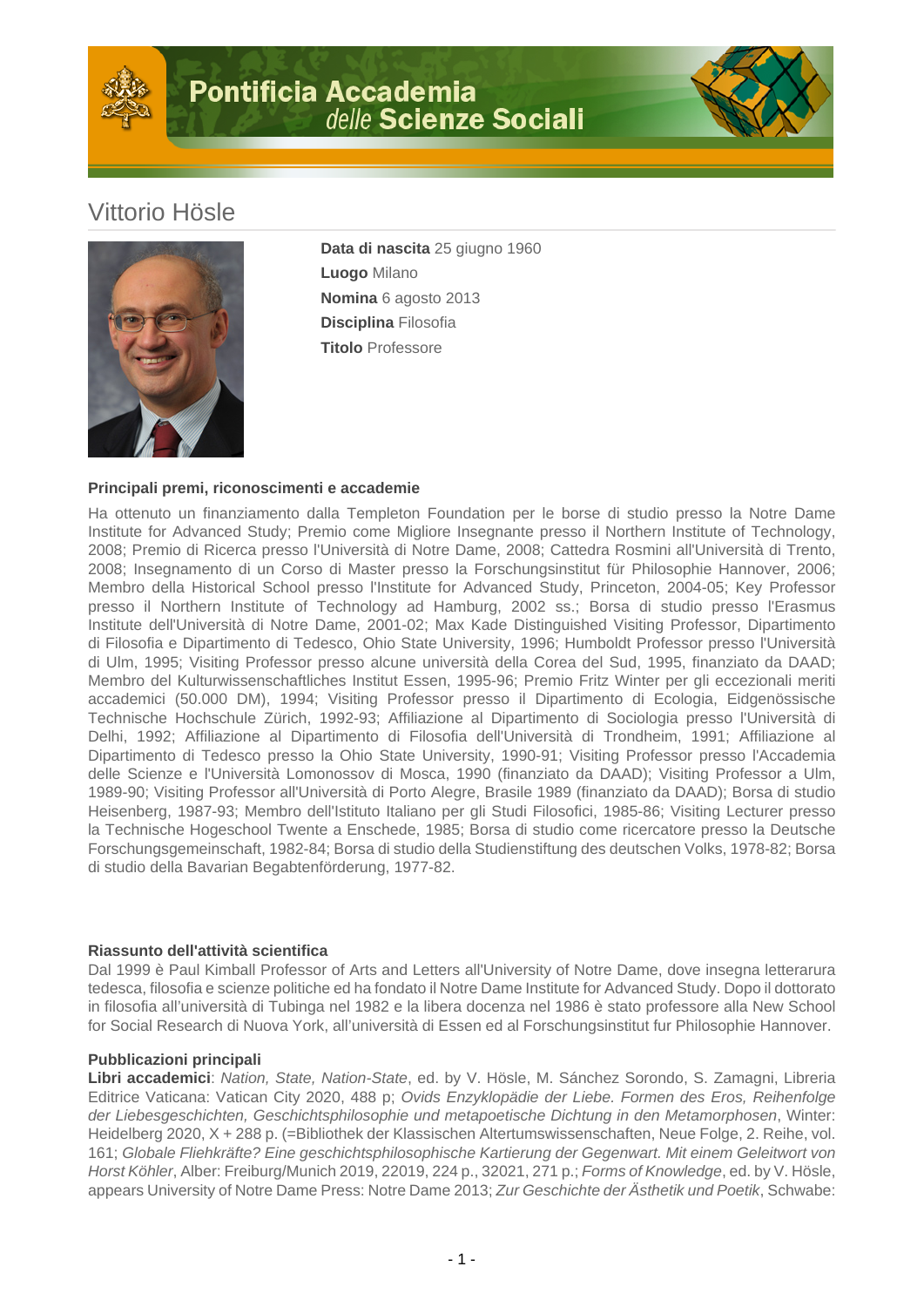Basel 2013, 102 p.; Dimensions of Goodness, ed. by V. Hösle, Cambridge Scholars Publishing: Newcastle upon Tyne 2013, 441 p.; The Many Faces of Beauty, ed. by V. Hösle, University of Notre Dame Press: Notre Dame 2013, VIII + 501 p.; God as Reason, University of Notre Dame Press: Notre Dame 2013, XVI + 407 p.; Eine kurze Geschichte der deutschen Philosophie. Rückblick auf den deutschen Geist, C.H. Beck: München 2013, 320 p.; Die Vernunft an der Macht. Ein Streitgespräch zwischen Boris Groys und Vittorio Hösle, ed. by L. Di Blasi and M. Jongen, Turia+Kant: Wien 2011, 110 p.; The Idea of a Catholic Institute for Advanced Study, ed. by V. Hösle and D.L. Stelluto (Notre Dame 2010), 137 p.; Die Rangordnung der drei griechischen Tragiker. Ein Problem aus der Geschichte der Ästhetik als Lackmustest ästhetischer Theorien, Schwabe: Basel 2009 (= Jacob Burckhardt-Gespräche auf Castelen 24), 121 p.; Der philosophische Dialog. Eine Poetik und Hermeneutik, C.H. Beck Verlag, München 2006, 494 p., translated into English as The Philosophical Dialogue, University of Notre Dame Press: Notre Dame 2012, XX + 500 p., translated into Korean appears in Eco livres: Seoul 2014; Darwinism and Philosophy, ed. by V. Hösle and Ch. Illies, University of Notre Dame Press: Notre Dame 2005, 392 p.; Platon interpretieren, Ferdinand Schöningh: Paderborn 2004, 165 p.; Interpretare Platone, Guerini e Associati: Milano 2007, 228 p., translated into Portuguese as Interpretar Platão, Edições Loyola: São Paulo 2008, 243 p.; Logik Mathematik und Natur im objektiven Idealismus. Festschrift für Dieter Wandschneider, hg. von W. Neuser und V. Hösle unter Mitwirkung von R. Brassl und in Verbindung mit dem Istituto Italiano per gli Studi Filosofici, Königshausen & Neumann, Würzburg 2004, 324 p.; Philosophie und Öffentlichkeit, Königshausen & Neumann, Würzburg 2003, 141 p.; Metaphysik, hg. von V. Hösle, Frommann-Holzboog: Stuttgart-Bad Cannstatt 2001, 222 p.; Nachhaltigkeit in der Ökologie. Wege in eine zukunftsfähige Welt, hg. von L. di Blasi, B. Goebel und V. Hösle, C.H. Beck Verlag: München 2001 (=Beck'sche Reihe 1435), 289 p.; Woody Allen. Versuch über das Komische, C.H. Beck Verlag: München 2001, 128 p.; dtv: München 2005, translated in Spanish as Woody Allen. Filosofía del humor, Tusquets Editores: Barcelona 2002, 135 p.; Woody Allen. An Essay on the Nature of the Comical, University of Notre Dame Press: Notre Dame 2007, XII + 96 p. (=enlarged English original); Die Aufgaben der Philosophie heute, hg. von V. Hösle, P. Koslowski, R. Schenk, Passagen Verlag: Wien 1999, 86 p.; Darwin (together with Ch. Illies), Herder: Freiburg/Basel/Wien 1999 (=Spektrum 4760), 190 p., C.C. Buchner: Bamberg 2005, 159 p.; Die Philosophie und die Wissenschaften, C.H. Beck Verlag: München 1999 (= Beck'sche Reihe 1309), 236 p., translated into English as Morals and Politics, University of Notre Dame Press: Notre Dame 2004, XXI + 991 p., translated into Korean, appears Eco livres 2015; 21saegiui gaeggoanjongoannyomron, Eco livres: Seoul 2007, 317 p.; R. Llull, Lo desconhort/Der Desconhort, auf Grundlage der Ausgabe von J. Romeu i Figueras und einschließlich der Varianten der Ausgabe von A. Pagès übersetzt und mit einer Einleitung versehen von J. und V. Hösle, Wilhelm Fink Verlag: München 1998 (=Klassische Texte des Romanischen Mittelalters in zweisprachigen Ausgaben), 128 p.; Objective Idealism, Ethics and Politics, University of Notre Dame Press: Notre Dame 1998 (paperback) / St. Augustine's Press: South Bend 1998 (cloth), VIII+227 p.; Moral und Politik. Grundlagen einer Politischen Ethik für das 21. Jahrhundert, C.H. Beck Verlag: München 1997, special edition 2000, 1216 p.; Portata e limiti della teoria evoluzionistica della conoscenza, La Città del Sole: Napoli 1996, 66 p.; Philosophiegeschichte und objektiver Idealismus, C.H. Beck Verlag: München 1996 (= Beck'sche Reihe 1159), 277 p.; Entwicklung mit menschlichem Antlitz. Die Dritte und die Erste Welt im Dialog, hg. von K. Leisinger und V. Hösle, C.H. Beck Verlag: München 1995, 264 p.; Contro lo scetticismo per la filosofia, La Città del Sole: Napoli 1994, 53 p.; I fondamenti dell'aritmetica e della geometria in Platone, Introduzione di G. Reale, Vita e pensiero: Milano 1994 (=Pubblicazioni del centro di ricerche di metafisica), 160 p.; Genii filosofii novogo vremeni, Nauka: Moskau 1992, 21995, 224 p.; Praktische Philosophie in der modernen Welt, C.H. Beck Verlag: München 1992, 21995 (=Beck'sche Reihe 482), 216 p.; El tercer mundo como problema filosófico y otros ensayos, CEJA: Bogotá 2003, 141 p.; Prakticna filosofija b sucasnomu cviti, Libra: Kiev 2003, 247 p. (=Ukrainian translation of 30); Philosophie der ökologischen Krise. Moskauer Vorträge, C.H. Beck Verlag: München 1991, 21994 (=Beck'sche Reihe 432), 155 p., translated into Italian as Filosofia della crisi ecologica, Giulio Einaudi editore: Torino 1992 (=Einaudi Contemporanea 11), 171 p., translated into Russian as Filosofija i ekologija, Nauka: Moskau 1993, 21994, 205 p., translated into Croatian as Filozofija ekoloske krise, Zagreb 1996, second chapter translated into Korean as Science, Philosophy and Culture 14 (1995), 200-225, translated into Korean as Hwangyong ûigiui cholhag, Sogang University Press: Seoul 1997, 197 p., fourth chapter translated into Dutch as Economie en ecologie, in K.-O.Apel e.a., Het discursieve tegengif, Kampen 1996, 88-119, second chapter translated into French as Les fondements culturels et historiques de la crise écologique, in: Laval théologique et philosophique 63 (2007), 385-406; translated into French as Philosophie de la crise écologique, Éditions Wildproject: Marseille 2009, 251 p.; paperback edition Payot & Rivages, Paris 2011, 223 p.; Hegel e la fondazione dell'idealismo oggettivo, Guerini e Associati: Milano 1991 (=Istituto Italiano per gli Studi Filosofici. Hegeliana 1), 208 p.; L'idealisme objectif, Les editions du cerf: Paris 2001, 124 p.; Geggoanchok goannyomrongoa gugungochisgi, Eco lives: Seoul 2005, 119 p.; Die Krise der Gegenwart und die Verantwortung der Philosophie. Transzendentalpragmatik, Letztbegründung, Ethik, C.H. Beck Verlag: München 1990, 21994 (=Ethik im technischen Zeitalter 1), 31997 (=Beck'sche Reihe 1174), 287 p., translated into French as La crise du présent et la résponsabilité de la philosophie, Théétète editions: Nîmes 2004, 302 p., translated into Latvian as Tagadnes krîze un filozofijas atbildîba, LU: Riga 2011, 364 p., translated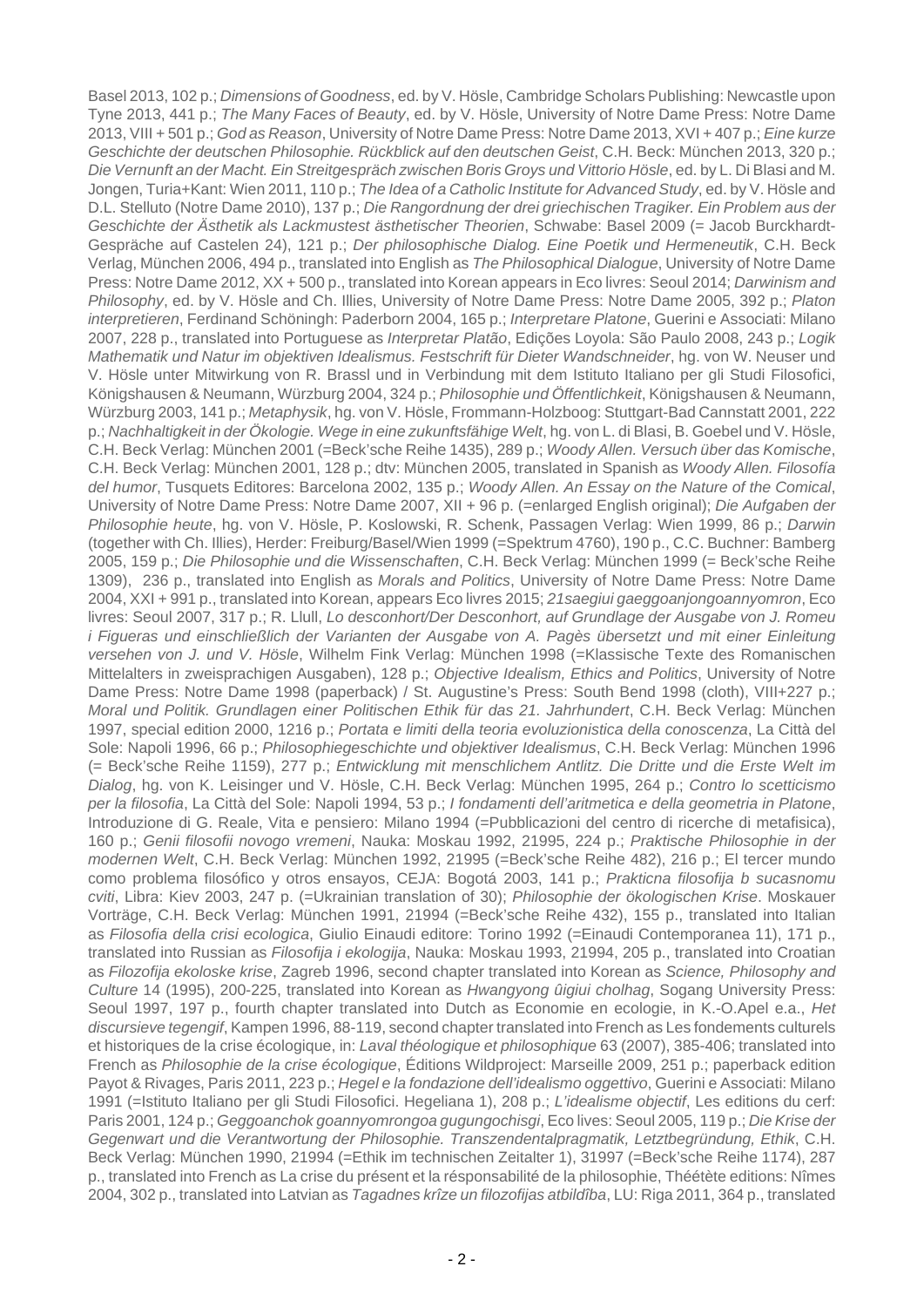into Korean appears b Books: Seoul 2014; La legittimità del politico, Guerini e Associati: Milano 1990 (=Istituto Italiano per gli Studi Filosofici. Saggi 7), 87 p.; Giambattista Vico, Prinzipien einer neuen Wissenschaft über die gemeinsame Natur der Völker, übs. von V. Hösle und Ch. Jermann und mit Textverweisen von Ch. Jermann, mit einer Einleitung "Vico und die Idee der Kulturwissenschaft" von V. Hösle (p. XXXI-CCXCIII), Felix Meiner Verlag: Hamburg 1990 (=Philosophische Bibliothek 418a/b), 2 Bde., CCXCIII+628 p., Introduction translated into Italian as Introduzione a Vico. La scienza del mondo intersoggettivo, Guerini e Associati: Milano 1997 (=Istituto Italiano per gli Studi Filosofici. Saggi 28), 252 p.; Die Rechtsphilosophie des deutschen Idealismus, in Verbindung mit dem Istituto Italiano per gli Studi Filosofici hg. von V. Hösle, Felix Meiner Verlag: Hamburg 1989 (=Schriften zur Transzendentalphilosophie 9), 163 p.; Hegels System. Der Idealismus der Subjektivität und das Problem der Intersubjektivität, 2 Bde., Felix Meiner Verlag: Hamburg 1987, Studienausgabe 1988, 21998 (with license edition Wissenschaftliche Buchgesellschaft Darmstadt), XLII+709 p., chapter 8.2 translated into Italian as Il concetto di filosofia della religione in Hegel, La Scuola di Pitagora: Napoli 2006, 128 S., translated into Italian as Il sistema di Hegel, La Scuola di Pitagora: Napoli 2012, 822 p., translated into Portuguese as O sistema de Hegel. O idealismo da subjetividade e o problema da intersubjetividade, Edições Loyola: São Paulo 2007, 802 p., chapter 8.1 translated into Korean as Iesulun chinchongch#ngonul g#hessnunga?, in: *Iesului ch#kumg#a b#h#al*, ed. by M.Kim und D.K#on, Seoul 2004, 173-238, chapters 1-4 translated into Korean as Hegelui chaegae, Vol. 1, Hangilsa: Seoul 2007 (=Hangil Great Books 88), 587 p., Vol. 2 in preparation; Raimundus Lullus, Die neue Logik. Logica Nova, textkritisch hg. von Ch. Lohr, übs. von V. Hösle und W. Büchel, mit einer Einführung von V. Hösle (p IX-LXXXII, LXXXVII-XCIV), Felix Meiner Verlag: Hamburg 1985 (=Philosophische Bibliothek 379), XCIV+317 p.; Die Vollendung der Tragödie im Spätwerk des Sophokles. Ästhetisch-historische Bemerkungen zur Struktur der attischen Tragödie, Frommann-Holzboog: Stuttgart-Bad Cannstatt 1984 (=problemata 105), 181 p., translated into Italian as Il compimento della tragedia nell'opera tarda di Sofocle. Osservazioni storico-estetiche sulla struttura della tragedia attica, Bibliopolis: Napoli 1986 (=Memorie dell'Istituto Italiano per gli Studi Filosofici 16), 216 p.; Wahrheit und Geschichte. Studien zur Struktur der Philosophiegeschichte unter paradigmatischer Analyse der Entwicklung von Parmenides bis Platon, Frommann-Holzboog: Stuttgart-Bad Cannstatt 1984 (=Elea 1), 774 p., translated into Italian as Verità e storia. Studi sulla struttura della storia della filosofia sulla base di un'analisi paradigmatica dell'evoluzione da Parmenide a Platone, Guerini e Associati: Milano 1998 (=Istituto Italiano per gli Studi Filosofici. Hegeliana 24), 484 p. **Libri per un pubblico più vasto**: Mein Onkel, der Latinist und Weltrevolutionär. Ein Nachruf auf Mario Geymonat, Allitera: München 2013, 88 p.; Nora K./V. Hösle: Das Café der toten Philosophen. Ein philosophischer Briefwechsel für Kinder und Erwachsene, C.H. Beck Verlag: München 1996, 21996, 31997, Special edition 1998, 22001 (=Beck'sche Reihe 4017; 1448), 256 p., translated into Dutch as Het meisje en de filosoof, Bert Bakker: Amsterdam 1997, Ooievaar: Amsterdam 1998, 221 p., translated into Korean as Cholhagi algosipojo, Munhak Sasang: Seoul 1997, 21998, 300 p., revised Korean translation Chugin Cholhakchadurui khaphe, Woongjin: Seoul 2007, 320 p., translated into Portuguese as O Café dos Filósofos Mortos, Círculo de Leitores: Lisboa 1997, Temas e Debates: Lisboa 1997, 232 p., translated into Spanish as El Café de los filósofos muertos, Grupo Anaya: Madrid 1997, 21998, 31999, 42001, 269 p., translated into Catalan as El Café dels filósofs morts, Editorial Barcanova: Barcelona 1997, 267 p.; translated into Italian as Aristotele e il dinosauro, Einaudi: Torino 1999, 225 p., translated into Japanese as …, Kawade Shobo Sinsha: Tokyo 1999, 267 p., translated into English as The Dead Philosopher's Café, University of Notre Dame Press: Notre Dame 2000, 166 p., translated into Turkish as Ölü filozoflar kahvesi, Arion Yayinevi: Istanbul 2000, 224 p.; translated into Taiwanese as …, Athena Press: Taipeh 2001, 22001, 312 p., Brazilian-Portuguese translated of O Café dos Filosofos Mortos, Editora Angra: São Paulo 2001, 268 p., translated into Chinese as …, Shanghai Bertelsmann: Shanghai 2001, 302 p.; translated into Indonesian an Das Café der toten Philosophen. Minum kopi bersama Arwah Para Filosof dari Sokrates hongga al-Ghazali, Tannenbaum: Bekasi 2007, 278 p., translated into Persian as Mahfele filsoofane khamosh, Hermes: Teheran 1387/2008, 286 p. **Articoli più recenti**: How did Western culture subdivide its various forms of knowledge? Historical reflections on the metamorphoses of the tree of knowledge, appears in: Forms of Knowledge, ed. by V. Hösle, 2014; Charismatiker, Genie, Prophet und dynamischer Unternehmer. Zum inneren Zusammenhang der Elemente einer Begriffsfamilie, appears in: Scheidewege 43 (2013/14); The Search for the Orient in German Idealism, appears in: Zeitschrift der Deutschen Morgenländischen Gesellschaft 163 (2013), 431-454; Can a plausible story be told of the history of ethics? An alternative to MacIntyre's After Virtue, in: Dimensions of Goodness, ed. by V. Hösle, Newcastle upon Tyne 2013, 113-148; Portuguese translation in: Síntese 39/125 (2012), 345-378; German translation appears in: Vermisste Tugend? Zur Aktualität der Philosophie Alasdair MacIntyres, ed. by M. Kühnlein and M. Lutz-Bachmann, Berlin 2014; Historical evolution of aesthetic theories, in: The Many Faces of Beauty, ed. by V. Hösle, Notre Dame 2013, 277-301; Why does the environmental problem challenge ethics and political philosophy?, in: Selected Papers from the XXII World Congress of Philosophy, ed. by M.-H. Lee (=Journal of Philosophical Research, Special Supplement), Charlottesville 2012, 279-292; Neun Reduktionismen in der Hermeneutik als Vereinseitigungen der Momente des Verstehensprozesses, in: Reduktionismen und Antworten der Philosophie, ed. by W. Grießer, Würzburg 2012, 175-194; English translation in: Understanding